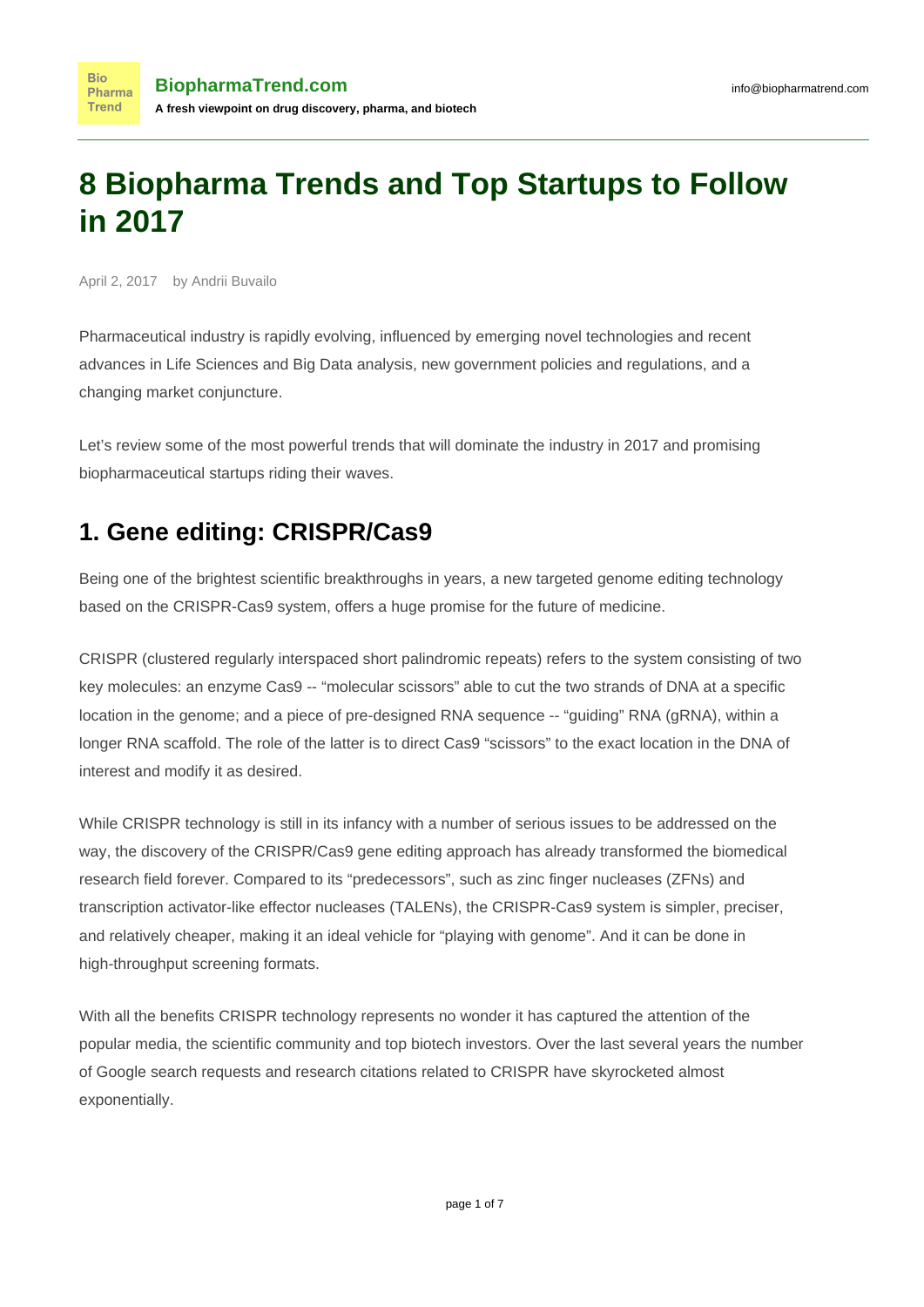**Bio** Pharma Trend

Some of the most well-established biotech startups in the field of CRISPR include:

**Intellia Therapeutics**: (IPO in 2016, highest post-money valuation ever for a pre-clinical biotech startup). Advances programs for in vivo and ex vivo therapies, the latter including HSC transplants and CARTs.

**Editas Medicine** (IPO in 2016) develops programs to treat eye diseases, uses engineered T-cells (e.g., CARTs) among other technologies.

**CRISPR Therapeutics** (IPO in 2016) works on a broad range of diseases including blood disorders, congenital heart disease, blindness, and cystic fibrosis.

**Eligo Bioscience**: The startup's advanced approach utilizes the idea of delivering CRISPR via phages to attack selectively nocive bacterial strains.

Other emerging players using CRISPR/Cas9 technology include: **Exonics Therapeutics** (neuromuscular diseases), **Agenovir** (viral diseases), **Poseida Therapeutics** (multiple myeloma, prostate cancer and beta-thalassemia), **Synthego**, **eGenesis**, and **Benchling**.

#### **2. Immuno Oncology, CAR T cells**

Surgery, chemotherapy and radiation therapy have long been the only major options for cancer treatment. Over the last decade a number of small molecule based targeted chemotherapies emerged, including [imatinib](https://www.cancer.gov/about-cancer/treatment/drugs/imatinibmesylate) (Gleevec®) an[d trastuzumab](https://www.cancer.gov/about-cancer/treatment/drugs/trastuzumab) (Herceptin®) as standard treatments for a number of cancers. The existing medical arsenal, however, still appears to be very limited and inefficient in many cases, while being associated with dramatic side-effects.

A new hope comes from a paradigm shifting approach in biomedical research -- immunotherapy, and with rapidly expanding number of positive results in labs and in pre-clinics, grows the excitement of scientists, industry experts, and investors around the promising new possibility.

In short, immunotherapy is all about methods of stimulating person's own immune system to recognize and fight diseases. The most transformative thing about immuno oncology compared to "traditional" approaches is a highly targeted nature. While chemotherapy broadly targets all rapidly dividing cells, properly tweaked immune system targets only malignant cells -- without harmful side effects, and with higher efficiency.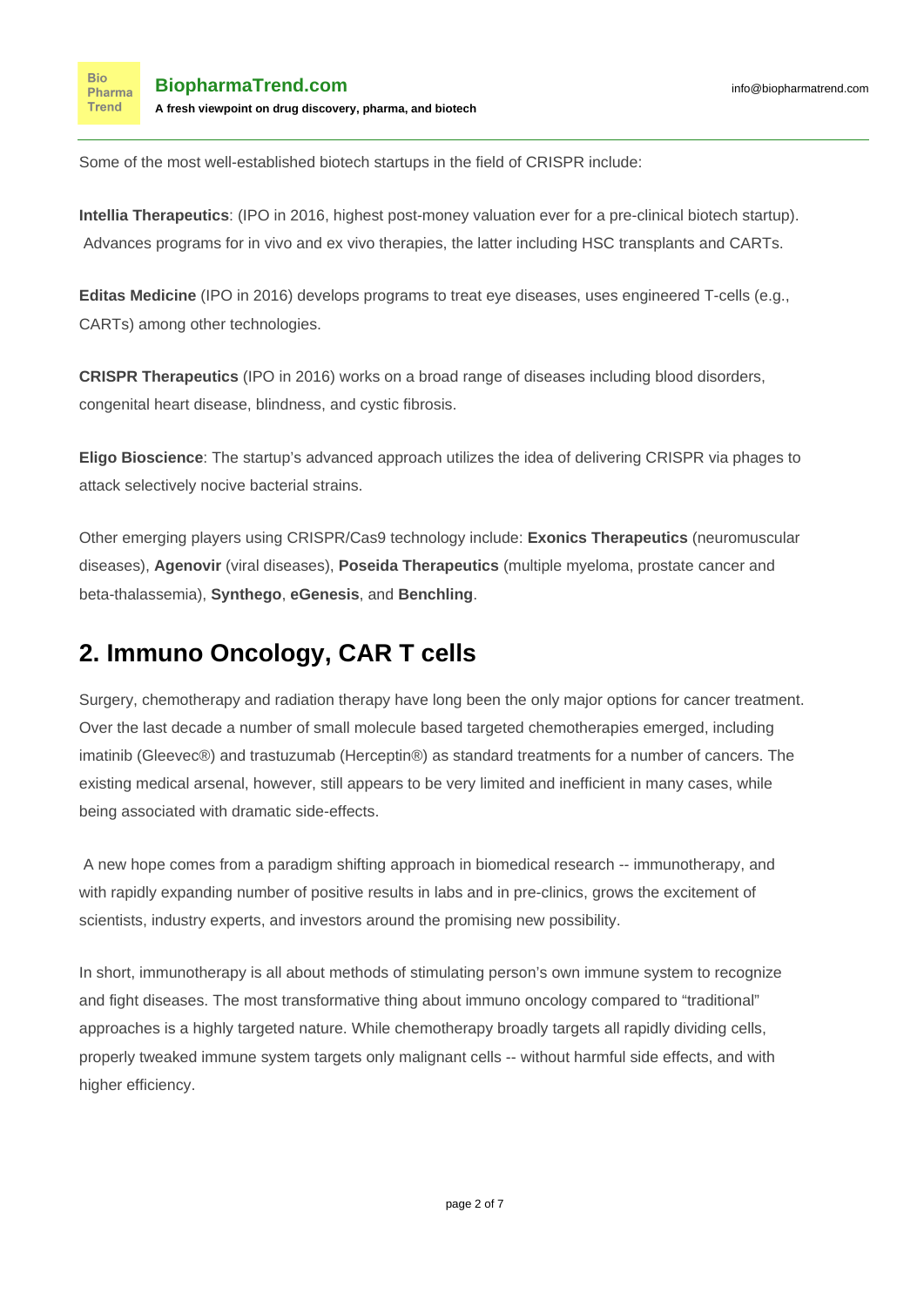With a number of existing strategies to influence the immune systems, such as using checkpoint inhibitors, vaccines, and monoclonal antibodies, it is chimeric antigen receptor (CAR) T-Cell therapy which deserves particular attention as a possible "big thing" in cancer treatment. In this approach a patient's own immune cells (or cells from another donor) are removed and modified so that they can recognize and attack the patient's particular cancer. Thus engineered CAR T-cells are then grown in the lab to reach billions in numbers, followed by infusion back into the patient's body.

The CAR T-cell technology already proved to be extremely promising in the case of [hard-to-treat](http://www.hematology.org/Newsroom/Press-Releases/2016/6950.aspx) [lymphoma](http://www.hematology.org/Newsroom/Press-Releases/2016/6950.aspx) and is considered an [ultimate future](http://www.ajmc.com/journals/evidence-based-oncology/2017/february-2017/car-t-cells-the-next-era-in-immuno-oncology-) of the immunotherapy field.

Currently, the leaders of the race in the CAR-T are big players like Novartis and Kite Pharma with their candidate technologies [having good chances to get regulatory approval](http://www.fiercebiotech.com/biotech/2017-shaping-up-to-be-pivotal-year-for-car-t-and-crispr-therapies) in 2017. The early stage companies are also active in the area of immuno-oncology with some of the [most well-funded biotech](https://www.cbinsights.com/blog/cancer-immunotherapy-startups-funding-deals/) [startups](https://www.cbinsights.com/blog/cancer-immunotherapy-startups-funding-deals/) being **Symphogen**, **CureVac**, **NovImmune**, and **Jounce Therapeutics** among others.

#### **3. Microbiome**

**Bio** Pharma Trend

The microbiome trend is rapidly growing and can possibly become one of the major game-changers in the biopharmaceutical industry. Named in 2011 a "breakthrough of the year" by Science magazine, microbiome research has been receiving substantial amount of [government funding](http://www.fiercebiotech.com/biotech/white-house-launches-121m-plus-microbiome-research-initiative) and [venture capital](https://www.wsj.com/articles/microbiome-companies-attract-big-investments-1474250460) [money](https://www.wsj.com/articles/microbiome-companies-attract-big-investments-1474250460) lately. In fact, venture-capital investment in microbiome companies [had grown](https://www.wsj.com/articles/microbiome-companies-attract-big-investments-1474250460) since 2011 through 2015 by 458.5% to reach \$114.5 million, and in 2016 alone the volume of venture funding in microbiome-related biotech startups exceeded \$616.9 million.

Microbiota is the ecosystem of more than 100 trillion microorganisms living inside our body or on the skin, coexisting naturally with human organism and performing vital functions such as synthesis of vitamines, digestion and taking part in the immune system development. The versatility of genes of the microbiota - microbiome -- attracts the increasing interest of research community and biotech companies as they try to develop new therapies or even [find novel antibiotics](http://www.biopharmatrend.com/post/23-learning-from-nature-new-antibiotics-found-in-our-body/) using the understanding of how our own bacteria contribute to diseases, immune responses and the overall organism condition.

A great review of 20+ most active [biotech startups](https://www.cbinsights.com/blog/microbiome-startups-market-map-company-list/) in the field of microbiome has been published by CBinsight recently. Some examples include: **uBiome, Epibiome, Microbiome Insight, Metabogen**, and **CosmosID** (focus on genomics aspects); **C3J Therapeutics** (oral health); **Naked Biome, Azitra**, and **Xycrobe** (skin diseases); **Vedanta Biosciences, Symbiotic Health, Eligo Bioscience, Enterome**, and **Second Genome** (intestinal health).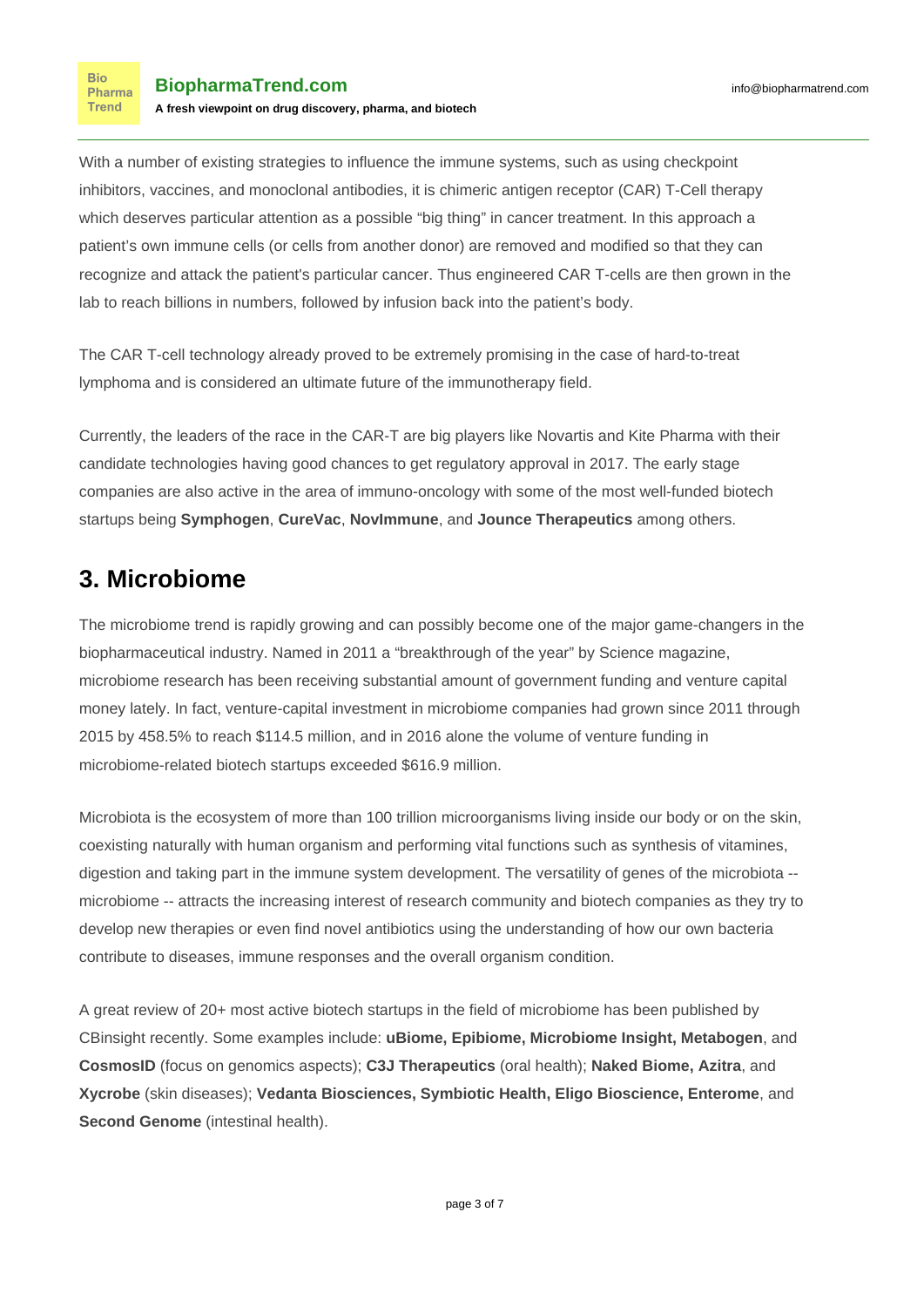#### **4. Precision Medicine**

**Bio** Pharma Trend

Today's emerging field of precision medicine—previously referred to as personalized medicine—is a logical next step in the evolution of medicine, following a tremendous progress which has been made around genomics over the last few decades. The concept of precision medicine rests on the understanding that all patients are genetically diverse, and the variations in each person's genome can drastically affect how people respond to particular drugs and therapies.

One prominent example of this situation is AstraZeneca's Iressa (gefitinib) which was approved by FDA in 2003 as a therapy for non-small cell lung cancer (NSCLC) but later in 2005 the approval was withdrawn due to inefficiency of the drug for up to 90% of patients. It appeared, however, that the drug was, in fact, effective -- but only for patients having certain mutations in EGFR, a gene coding for a cell-surface protein receptor involved in cell signaling. Ten years later gefitinib was [reapproved](http://www.fda.gov/NewsEvents/Newsroom/PressAnnouncements/ucm454678.htm) as a therapy for NSCLC — to be prescribed solely for patients with the relevant EGFR mutations, identified through special tests.

The above example somewhat illustrates the idea and power of precision medicine, but with that a necessity of integrating the diagnostics and biomarker development into the overall drug discovery and development process becomes apparent. It adds up an additional layer of complexity and cost for drug makers operating in a new "precision medicine paradigm".

Although there are obvious obstacles on the way of precision medicine "revolution", both [technological](http://www.the-scientist.com/?articles.view/articleNo/48070/title/Pharma-Cooperates-to-Achieve-Precision-Medicine/&utm_campaign=NEWSLETTER_TS_The-Scientist-Daily_2016&utm_source=hs_email&utm_medium=email&utm_content=42770270&_hsenc=p2ANqtz-8vUIblf7DsAtM-bza8oY5lSjXebmug9e2APQSawU5ZHrO_7_GPvoG7q-eDI9O5Hm6CY8ga-A5C2TxaAzUU3P4PGN30uQ&_hsmi=42770270/#.WKXA7Ij1-H4.linkedin) [and economical](http://www.the-scientist.com/?articles.view/articleNo/48070/title/Pharma-Cooperates-to-Achieve-Precision-Medicine/&utm_campaign=NEWSLETTER_TS_The-Scientist-Daily_2016&utm_source=hs_email&utm_medium=email&utm_content=42770270&_hsenc=p2ANqtz-8vUIblf7DsAtM-bza8oY5lSjXebmug9e2APQSawU5ZHrO_7_GPvoG7q-eDI9O5Hm6CY8ga-A5C2TxaAzUU3P4PGN30uQ&_hsmi=42770270/#.WKXA7Ij1-H4.linkedin), the biopharmaceutical industry [bets big](https://www.forbes.com/sites/reenitadas/2017/03/08/drug-development-industry-bets-big-on-precision-medicine-5-top-trends-shaping-future-care-delivery/2/#66aebacd7b33) on diagnostic-based targeted therapies. The Global Precision Medicine Market is estimated to grow at a cumulative annual growth rate (CAGR) of around 11.2% over the next decade to [reach approximately \\$112.62 billion by 2025.](https://globenewswire.com/news-release/2017/01/19/909403/0/en/112-62-Billion-Precision-Medicine-Market-Analysis-Trends-2016-Therapeutics-Applications-Forecasts-to-2025.html)

Apart from big players, [a plethora of biotech startups](http://www.healthworkscollective.com/eborukhovich/328623/tech-and-precision-medicine-29-companies-who-will-lead-charge) are also trying to monetize on the precision medicine trend, including **Inform Genomics, Miramix, Population Diagnostics, GenomOncology**, and **Advanced Cell Diagnostics**, to name a few.

## **5. Antibiotics discovery**

A growing rate of spread of multidrug resistance in bacteria have been making headlines recently, some even warning about the coming "post-antibiotics" apocalypse. The news about a [woman who recently](https://www.dailydisruption.com/superbug-developed-resistance-26-antibiotic-kills-woman-nevada/3450) [died in US](https://www.dailydisruption.com/superbug-developed-resistance-26-antibiotic-kills-woman-nevada/3450) from a "superbug" not responsive to any of the available antibiotics has just amplified the clamor around the topic.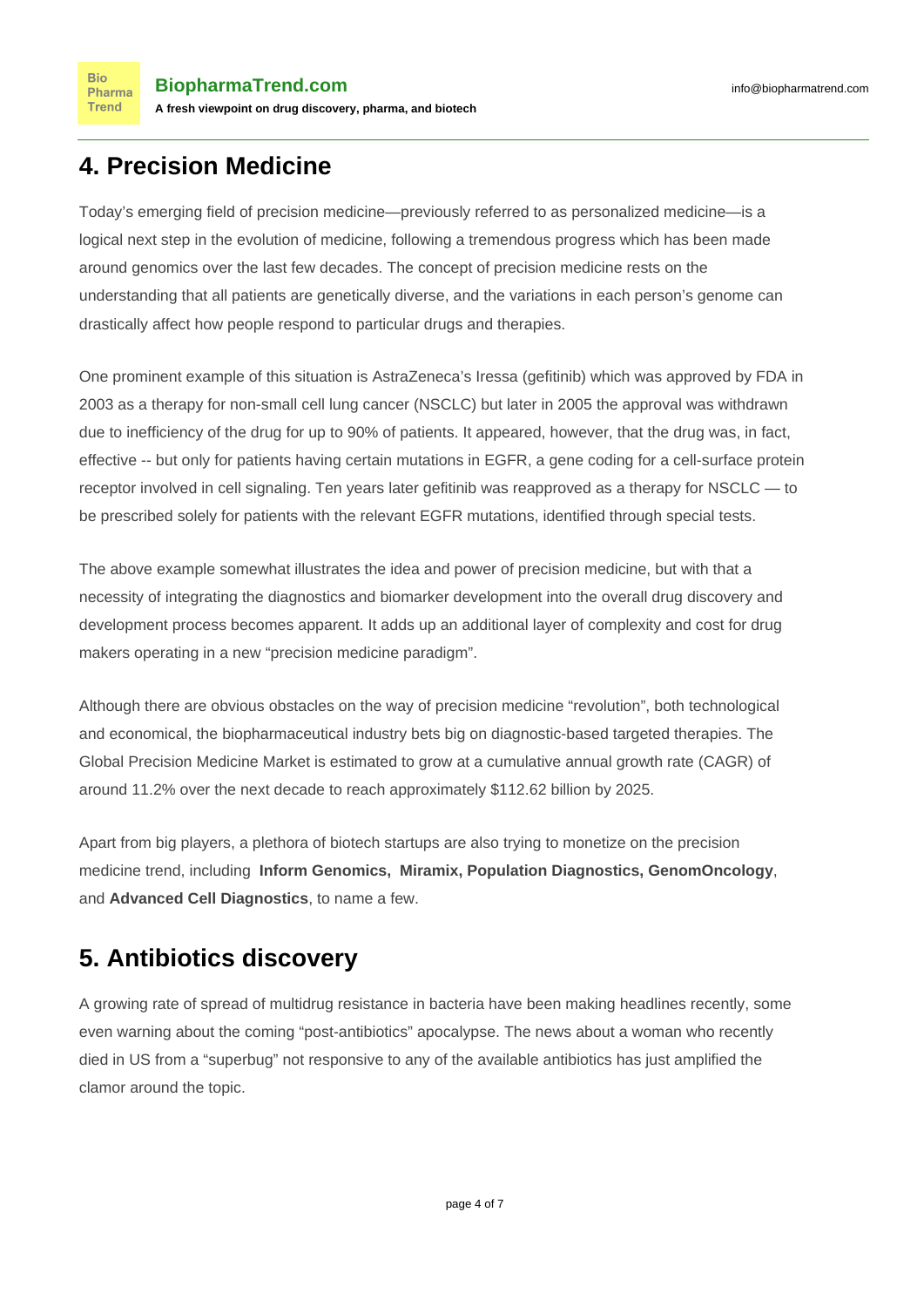**Bio** Pharma Trend

While the public media is probably [over-exaggerating](http://theconversation.com/its-the-age-of-the-antibiotic-revolution-not-apocalypse-73476) the scale of the "catastrophe" (as usual), the problem of [antibiotics resistance does exists](http://www.biopharmatrend.com/post/22-the-time-for-breakthroughs-in-antibiotics/#comments) and certainly requires coordinated and quick actions on the global scale - both in terms of government support, private financial stimulation and more effective ways of informing and educating the public about the proper use of antibiotics.

One of the reasons why the area of antibiotics research remained high and dry for so long is that antibiotics are not "attractive" products for big pharma from the business point of view, neither they are attractive for venture capital investors. It was [estimated](https://amr-review.org/sites/default/files/160518_Final%20paper_with%20cover.pdf) that only about 5% of all private venture investment in pharmaceutical R&D between 2003 and 2013 was for antimicrobial development.

Antibiotics have strict prescription limits, short period of treatment course, they are relatively cheap and they might become inefficient anytime due to developed bacterial resistance therefore becoming useless and not marketable. Economics is one of the reasons why we have not seen any new classes of antibiotics developed for about 30 years, while the bacteria constantly evolve.

The situation is changing for the better, however, and the trend of biopharma "coming back" to antibiotics discovery will be continuing in 2017. The main drivers for the revived interest are the new stimuli created by the governments and private organizations over the last several years. [Examples](http://www.pharmexec.com/accelerating-drive-new-antibiotics-0) in US include the GAIN (Generating Antibiotic Incentives Now) Act of 2012 and a more recent qualified infectious disease product (QIDP) designation for antibiotics and antifungals, which provides new candidates with priority review and five additional years of market exclusivity when approved. Further support could come from the 21st Century Cures Act approved by the House in July 2015, which includes the Antibiotic Development to Advance Patient Treatment (ADAPT) Act that permits FDA to approve antibacterial drugs to treat serious or life-threatening infections based on small clinical trials.

One recent example of a [large-scale public-private collaboration](http://cen.acs.org/articles/95/i14/Partnership-funds-first-cohort-antibiotics.html) aimed at curbing multidrug resistance is a recent formation of CARB-X -- The Combating Antibiotic Resistant Bacteria Biopharmaceutical Accelerator. It was launched by three U.S. government agencies and the Wellcome Trust, a U.K. nonprofit organization and it expects to spend up to \$450 million over the next five years to support new research and biotech startups involved in antibiotics discovery.

The increasing need for new antibiotics and new incentives available for business stimulate new biotech startups to emerge. Some of the recent examples include **Forge Therapeutics** (small molecule inhibitors of LpxC, a zinc metalloenzyme in gram-negative bacteria), **Cidara Therapeutics** (immunotherapy platform to fight bacterial infections), **Visterra** (antibody-drug conjugate therapy), **Tetraphase Pharmaceuticals**, and many other promising [biotech startups focusing on antibiotics](http://www.biopharmatrend.com/post/22-the-time-for-breakthroughs-in-antibiotics/#comments).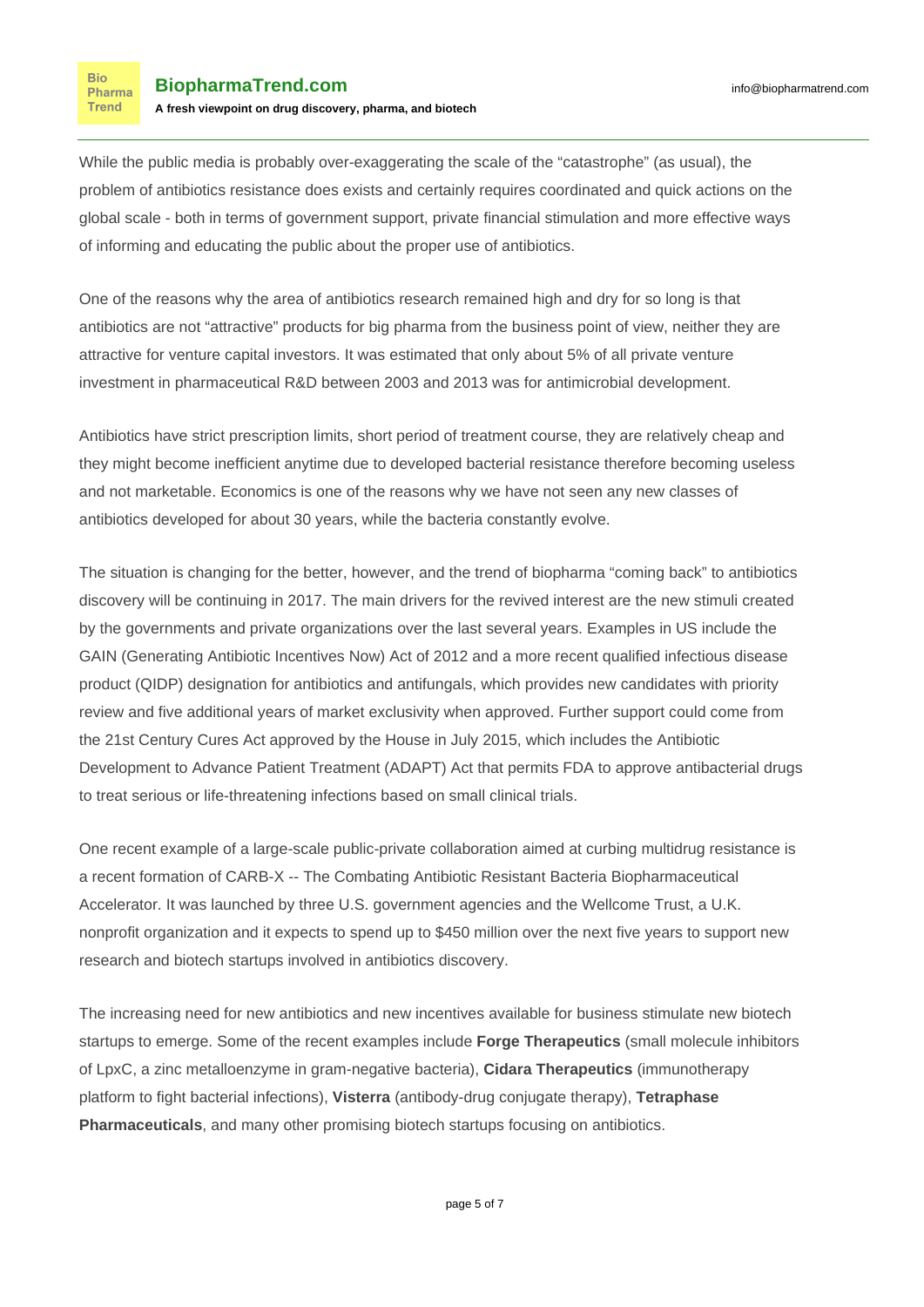**Bio** 

Trend

## **6. Artificial Intelligence (AI) and Machine Learning**

A true scientific revolution has been happening in data science over the last several years with an [exponential progress](https://singularityhub.com/2016/02/15/where-artificial-intelligence-is-now-and-whats-just-around-the-corner/) in the area of machine learning and artificial intelligence. Here is a brief review of how the field of [machine learning emerged and developed i](https://www.forbes.com/sites/bernardmarr/2016/02/19/a-short-history-of-machine-learning-every-manager-should-read/#4361c7c915e7)nto what it is today.

The AI and machine learning advances have already been in practical use for some time in many industries, including smart cars, natural language processing (NLP), image recognition, smart online search and recommendations, fraud detection, financial trading, weather forecasting, personal and data security, and chatbots, to name a few. The biopharmaceutical industry, however, is [just beginning to](http://www.biopharmatrend.com/post/24-3-ways-big-data-and-machine-learning-revolutionize-drug-discovery/) [adopt the new computational technologies,](http://www.biopharmatrend.com/post/24-3-ways-big-data-and-machine-learning-revolutionize-drug-discovery/) though quite rapidly.

[Numerous AI-based startups](http://www.biopharmatrend.com/post/20-artificial-intelligence-helps-find-new-drugs-better-faster-cheaper/), focusing on different aspects of drug discovery and development, diagnostics and clinical research, have emerged over the past several years. Deals to [healthcare-focused](https://www.cbinsights.com/blog/artificial-intelligence-startups-healthcare/) [AI startups](https://www.cbinsights.com/blog/artificial-intelligence-startups-healthcare/) went up from less than 20 in 2012 to nearly 70 in 2016. Some examples include **Atomwise, BenevolentAI, NuMedii, Insilico Medicine, Envisagenics, Deep Genomics**, and **BergHealth**.

#### **7. Medical cannabis**

Last but not least, there is a huge potential now for [Cannabis](http://investingnews.com/category/daily/resource-investing/agriculture-investing/cannabis-investing/), in all of its forms. The legalization of marijuana in the United States sparked a growing interest of investors who now turn their focus to the small — but rapidly expanding — medical marijuana industry. It is estimated that the global market for medical marijuana could reach \$50 billion by 2025.

With all the [controversy and rising concerns](http://hightimes.com/culture/marijuana-users-should-be-outraged-over-this-new-dangerous-trend/) around marijuana legalization, the trend is nevertheless poised to grow rapidly and is now hard to ignore.

While US now is the biggest market for medical-grade cannabis, [Israel is pushing hard](http://fortune.com/2017/03/23/israel-medical-marijuana-tech/) to position itself as a global player in this rapidly-growing area of biopharmaceutical research. It is reported that about 120 research programs are active in Israel, including clinical trials looking at the effects of cannabis on autism, epilepsy, psoriasis, and tinnitus.

Some of the biotech startups focusing on marijuana research are listed [here.](https://angel.co/marijuana)

# **8. Focus on R&D outsourcing**